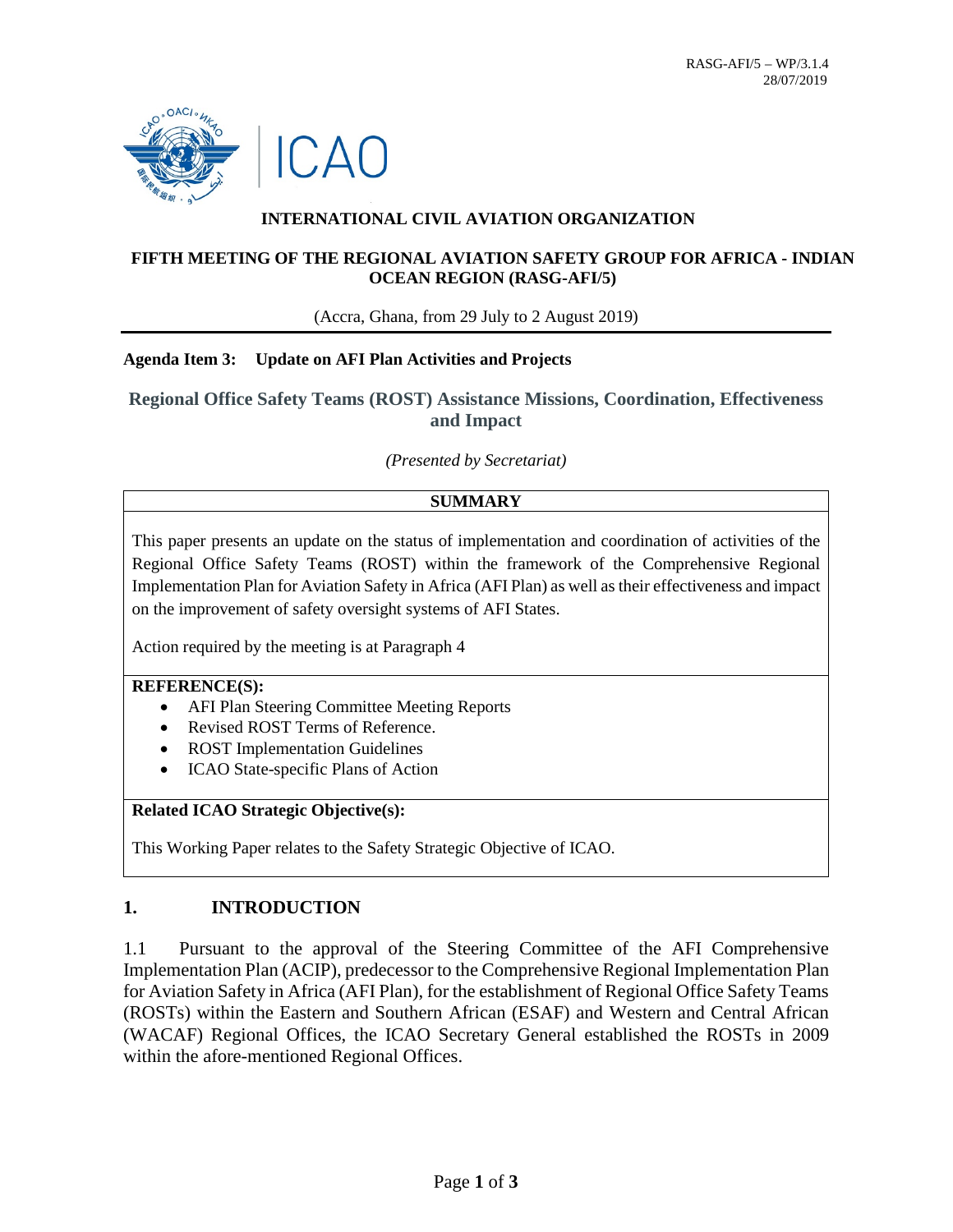1.2 The ROSTs were established with clearly defined Terms of Reference (ToRs) and the broad objective of assisting States in building capacity and resolving outstanding USOAP related safety deficiencies thereby improving their overall safety oversight systems.

1.3 In line with the recommendations/outcomes of the evaluation of the AFI Plan Programme conducted by the ICAO Evaluation and Internal Audit Office (EAO) in 2015, the ROST ToRs were subsequently revised in view of the expanded scope of technical areas of the AFI Plan, Assembly Resolution 38-7 and the evolving needs of the region; and aligned with current best practices, in order to ensure effective implementation of the work programmes of the AFI Plan.

# **2. DISCUSSION**

2.1 The ROSTs were established to provide appropriate support to States in their efforts to resolve deficiencies identified through the ICAO Universal Safety Oversight Audit Programme (USOAP) activities, and through the gap analysis process undertaken under the AFI Plan.

2.2 The assistance under the ROST framework is provided in terms of the order of priority starting with the need to resolve any Significant Safety Concerns (SSCs), address USOAP related safety deficiencies with the eventual focus on the improvement of the rate of effective implementation (EI) of the critical elements of a State's safety oversight system and to implement State Safety Programme (SSP) and related Safety Management System (SMS) by the industry. The ROST assistance activities are coordinated with relevant stakeholders including AFCAC/AFI CIS, RSOOs/COSCAPs and concerned States to ensure effective implementation and for the purpose of avoiding duplication of efforts related to safety activities.

2.3 AFI Plan Assistance activities including workshops, seminars, training and ROST activities are based on an annual AFI Plan work programme approved by the Steering Committee that has been established in coordination with the Regional Offices and relevant stakeholders taking into account the established regional targets, priorities and goals set by the AFI Plan Steering Committee. Furthermore, the two ICAO regional offices (ESAF and WACAF), African Civil Aviation Commission (AFCAC), Regional Economic Communities (RECs) and Regional Safety Oversight Organisations (RSOO) meet annually at the beginning of the year and coordinate their implementation strategies to optimally allocate resources and effectively support States.

2.4 As an outcome of the ROST assistance missions, States have been presented with ICAO State-specific Plans of Action aimed at securing high-level commitment in the implementation of identified actions and/or development of specific projects. In total, ICAO Plans of Action have been presented to and accepted by 38 AFI States and are at various stages of implementation.

2.5 Accordingly, in 2019 ROST assistance missions have recently been conducted to twenty (20) States in the ESAF and WACAF regions (namely Angola, Burundi, Chad, Comoros, Congo, Cote d'Ivoire, DRC, Gabon, Ghana, Guinea, Lesotho, Liberia, Malawi, Mauritania, Namibia, Nigeria, Senegal, Seychelles, Sierra Leone and Zimbabwe).

2.6 To ensure greater effectiveness, impact, efficiency and accountability, the AFI Plan Secretariat has developed guidelines for implementation of ROST activities. The guidelines